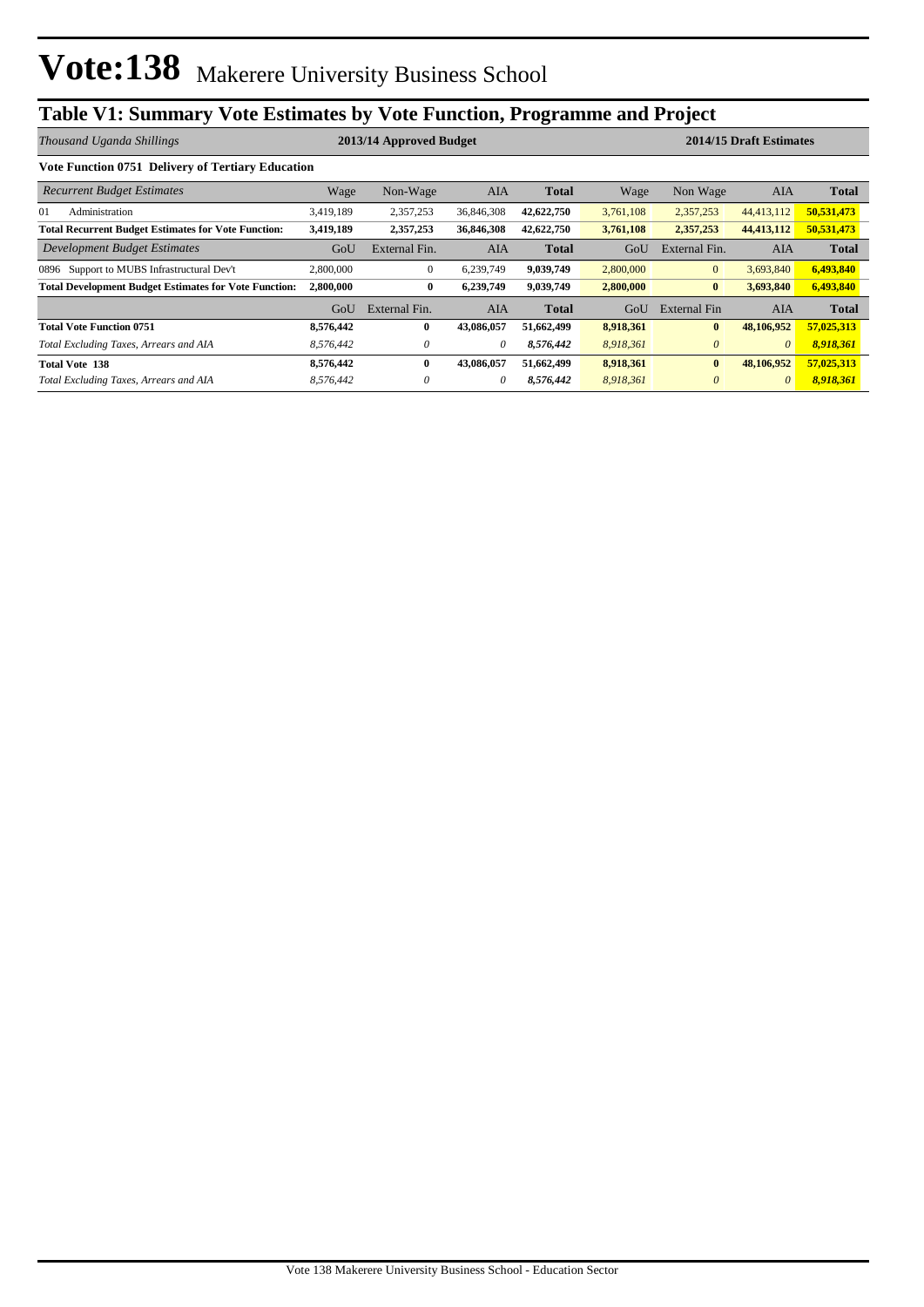# Vote: 138 Makerere University Business School

## **Table V2: Summary Vote Estimates by Item**

| Thousand Uganda Shillings                                   | 2013/14 Approved Budget |                   |            |              | 2014/15 Draft Estimates |                       |                       |                |  |
|-------------------------------------------------------------|-------------------------|-------------------|------------|--------------|-------------------------|-----------------------|-----------------------|----------------|--|
|                                                             |                         | GoU External Fin. | AIA        | <b>Total</b> |                         | GoU External Fin.     | AIA                   | <b>Total</b>   |  |
| <b>Employees, Goods and Services (Outputs Provided)</b>     | 5,776,442               | 0                 | 36,338,493 | 42,114,936   | 6,118,361               | 0                     | 43,969,001            | 50,087,362     |  |
| 211101 General Staff Salaries                               | 3,419,189               | $\boldsymbol{0}$  |            | 3,419,189    | 3,761,108               | $\bf{0}$              | 25,692,762            | 29,453,870     |  |
| 211103 Allowances                                           | $\mathbf{0}$            | $\boldsymbol{0}$  | 21,725,060 | 21,725,060   | $\boldsymbol{0}$        | $\mathbf{0}$          | 2,920,771             | 2,920,771      |  |
| 212101 Social Security Contributions                        | 341,919                 | $\boldsymbol{0}$  | 2,679,740  | 3,021,658    | 376,111                 | $\bf{0}$              | 4,662,819             | 5,038,930      |  |
| 221001 Advertising and Public Relations                     | $\mathbf{0}$            | $\boldsymbol{0}$  | 140,077    | 140,077      | $\mathbf{0}$            | $\bf{0}$              | 324,005               | 324,005        |  |
| 221002 Workshops and Seminars                               | $\mathbf{0}$            | $\boldsymbol{0}$  | 605,730    | 605,730      | $\mathbf{0}$            | $\mathbf{0}$          | 426,298               | 426,298        |  |
| 221003 Staff Training                                       | $\boldsymbol{0}$        | $\boldsymbol{0}$  | 2,322,480  | 2,322,480    | $\mathbf{0}$            | $\mathbf{0}$          | 1,649,113             | 1,649,113      |  |
| 221006 Commissions and related charges                      | $\mathbf{0}$            | $\boldsymbol{0}$  | 702,594    | 702,594      | $\boldsymbol{0}$        | $\mathbf{0}$          | 641,302               | 641,302        |  |
| 221007 Books, Periodicals & Newspapers                      | 880                     | $\boldsymbol{0}$  | 1,691,666  | 1,692,546    | 880                     | $\boldsymbol{0}$      | 435,556               | 436,436        |  |
| 221009 Welfare and Entertainment                            | $\overline{0}$          | $\boldsymbol{0}$  | 711,286    | 711,286      | $\mathbf{0}$            | $\mathbf{0}$          | 810,129               | 810,129        |  |
| 221010 Special Meals and Drinks                             | 688,668                 | $\boldsymbol{0}$  | 174,682    | 863,350      | 692,029                 | $\mathbf{0}$          | 205,855               | 897,884        |  |
| 221011 Printing, Stationery, Photocopying and Binding       | $\boldsymbol{0}$        | $\boldsymbol{0}$  | 359,279    | 359,279      | $\mathbf{0}$            | $\mathbf{0}$          | 359,279               | 359,279        |  |
| 221012 Small Office Equipment                               | $\mathbf{0}$            | $\boldsymbol{0}$  | 736,931    | 736,931      | $\mathbf{0}$            | $\mathbf{0}$          | 736,931               | 736,931        |  |
| 221014 Bank Charges and other Bank related costs            | 2,000                   | $\boldsymbol{0}$  | 23,000     | 25,000       | 2,000                   | $\mathbf{0}$          | 48,000                | 50,000         |  |
| 222001 Telecommunications                                   | 5,000                   | $\boldsymbol{0}$  | 572,031    | 577,031      | 5,000                   | $\mathbf{0}$          | 569,319               | 574,319        |  |
| 223002 Rates                                                | 20,000                  | $\boldsymbol{0}$  | 684,495    | 704,495      | 20,000                  | $\mathbf{0}$          | 608,371               | 628,371        |  |
| 223005 Electricity                                          | 187,081                 | $\boldsymbol{0}$  | 213,816    | 400,897      | 218,305                 | $\boldsymbol{0}$      | 182,593               | 400,897        |  |
| 223006 Water                                                | 183,605                 | $\boldsymbol{0}$  | 116,395    | 300,000      | 214,829                 | $\mathbf{0}$          | 85,171                | 300,000        |  |
| 223007 Other Utilities- (fuel, gas, firewood, charcoal)     | $\boldsymbol{0}$        | $\boldsymbol{0}$  | 26,355     | 26,355       | $\boldsymbol{0}$        | $\bf{0}$              | 19,766                | 19,766         |  |
| 224001 Medical and Agricultural supplies                    | $\mathbf{0}$            | $\boldsymbol{0}$  |            | $\bf{0}$     | $\mathbf{0}$            | $\mathbf{0}$          | 220,000               | 220,000        |  |
| 224002 General Supply of Goods and Services                 | $\boldsymbol{0}$        | $\boldsymbol{0}$  | 522,974    | 522,974      | $\mathbf{0}$            | $\bf{0}$              |                       | $\bf{0}$       |  |
| 224004 Cleaning and Sanitation                              | $\mathbf{0}$            | $\bf{0}$          |            | 0            | $\mathbf{0}$            | $\mathbf{0}$          | 213,762               | 213,762        |  |
| 224005 Uniforms, Beddings and Protective Gear               | $\mathbf{0}$            | $\bf{0}$          |            | 0            | $\mathbf{0}$            | $\mathbf{0}$          | 26,842                | 26,842         |  |
| 225001 Consultancy Services- Short term                     | $\mathbf{0}$            | $\boldsymbol{0}$  | 160,100    | 160,100      | $\mathbf{0}$            | $\mathbf{0}$          | 300,075               | 300,075        |  |
| 226001 Insurances                                           | $\mathbf{0}$            | $\boldsymbol{0}$  | 300,000    | 300,000      | $\mathbf{0}$            | $\mathbf{0}$          | 481,600               | 481,600        |  |
| 227001 Travel inland                                        | $\boldsymbol{0}$        | $\boldsymbol{0}$  | 209,060    | 209,060      | $\mathbf{0}$            | $\bf{0}$              | 156,795               | 156,795        |  |
| 227002 Travel abroad                                        | $\mathbf{0}$            | $\boldsymbol{0}$  | 898,817    | 898,817      | $\boldsymbol{0}$        | $\mathbf{0}$          | 898,817               | 898,817        |  |
| 227004 Fuel, Lubricants and Oils                            | $\theta$                | $\boldsymbol{0}$  | 701,927    | 701,927      | $\mathbf{0}$            | $\mathbf{0}$          | 676,445               | 676,445        |  |
| 228001 Maintenance - Civil                                  | $\theta$                | $\mathbf{0}$      |            | 0            | $\mathbf{0}$            | $\mathbf{0}$          | 459,125               | 459,125        |  |
| 228002 Maintenance - Vehicles                               | $\Omega$                | $\mathbf{0}$      |            | 0            | $\mathbf{0}$            | $\mathbf{0}$          | 37,500                | 37,500         |  |
| 228003 Maintenance – Machinery, Equipment & Furniture       | $\overline{0}$          | $\bf{0}$          |            | 0            | $\mathbf{0}$            | $\mathbf{0}$          | 40,000                | 40,000         |  |
| 282101 Donations                                            | $\overline{0}$          | $\boldsymbol{0}$  | 60,000     | 60,000       | $\mathbf{0}$            | $\mathbf{0}$          | 80,000                | 80,000         |  |
| 282103 Scholarships and related costs                       | 928,100                 | $\boldsymbol{0}$  |            | 928,100      | 828,100                 | $\bf{0}$              | $\mathbf{0}$          | 828,100        |  |
| <b>Grants, Transfers and Subsides (Outputs Funded)</b>      | 0                       | $\pmb{\theta}$    | 507,815    | 507,815      | $\boldsymbol{\theta}$   | $\boldsymbol{\theta}$ | 444,111               | 444,111        |  |
| 262101 Contributions to International Organisations (Curren | $\boldsymbol{0}$        | $\boldsymbol{0}$  | 89,000     | 89,000       | $\mathbf{0}$            | $\mathbf{0}$          | 130,000               | <b>130,000</b> |  |
| 263104 Transfers to other govt. units                       | $\overline{0}$          | $\boldsymbol{0}$  | 418,815    | 418,815      | $\mathbf{0}$            | $\mathbf{0}$          | 314,111               | 314,111        |  |
| <b>Investment (Capital Purchases)</b>                       | 2,800,000               | 0                 | 6,239,749  | 9,039,749    | 2,800,000               | $\boldsymbol{\theta}$ | 3,693,840             | 6,493,840      |  |
| 231001 Non Residential buildings (Depreciation)             | 2,800,000               | $\boldsymbol{0}$  | 3,932,400  | 6,732,400    | 2,800,000               | $\boldsymbol{0}$      | 1,821,102             | 4,621,102      |  |
| 231004 Transport equipment                                  | $\boldsymbol{0}$        | $\boldsymbol{0}$  | 350,000    | 350,000      | $\mathbf{0}$            | $\mathbf{0}$          | 300,000               | 300,000        |  |
| 231005 Machinery and equipment                              | $\boldsymbol{0}$        | $\boldsymbol{0}$  | 1,083,749  | 1,083,749    | $\boldsymbol{0}$        | $\mathbf{0}$          | 876,489               | 876,489        |  |
| 231006 Furniture and fittings (Depreciation)                | $\boldsymbol{0}$        | $\boldsymbol{0}$  | 733,600    | 733,600      | $\boldsymbol{0}$        | $\mathbf{0}$          | 556,250               | 556,250        |  |
| 311101 Land                                                 | $\boldsymbol{0}$        | $\boldsymbol{0}$  | 140,000    | 140,000      | $\boldsymbol{0}$        | $\mathbf{0}$          | 140,000               | <b>140,000</b> |  |
| <b>Grand Total Vote 138</b>                                 | 8,576,442               | $\pmb{0}$         | 43,086,057 | 51,662,499   | 8,918,361               | $\bf{0}$              | 48,106,952            | 57,025,313     |  |
| Total Excluding Taxes, Arrears and AIA                      | 8,576,442               | $\theta$          | 0          | 8,576,442    | 8,918,361               | $\boldsymbol{\theta}$ | $\boldsymbol{\theta}$ | 8,918,361      |  |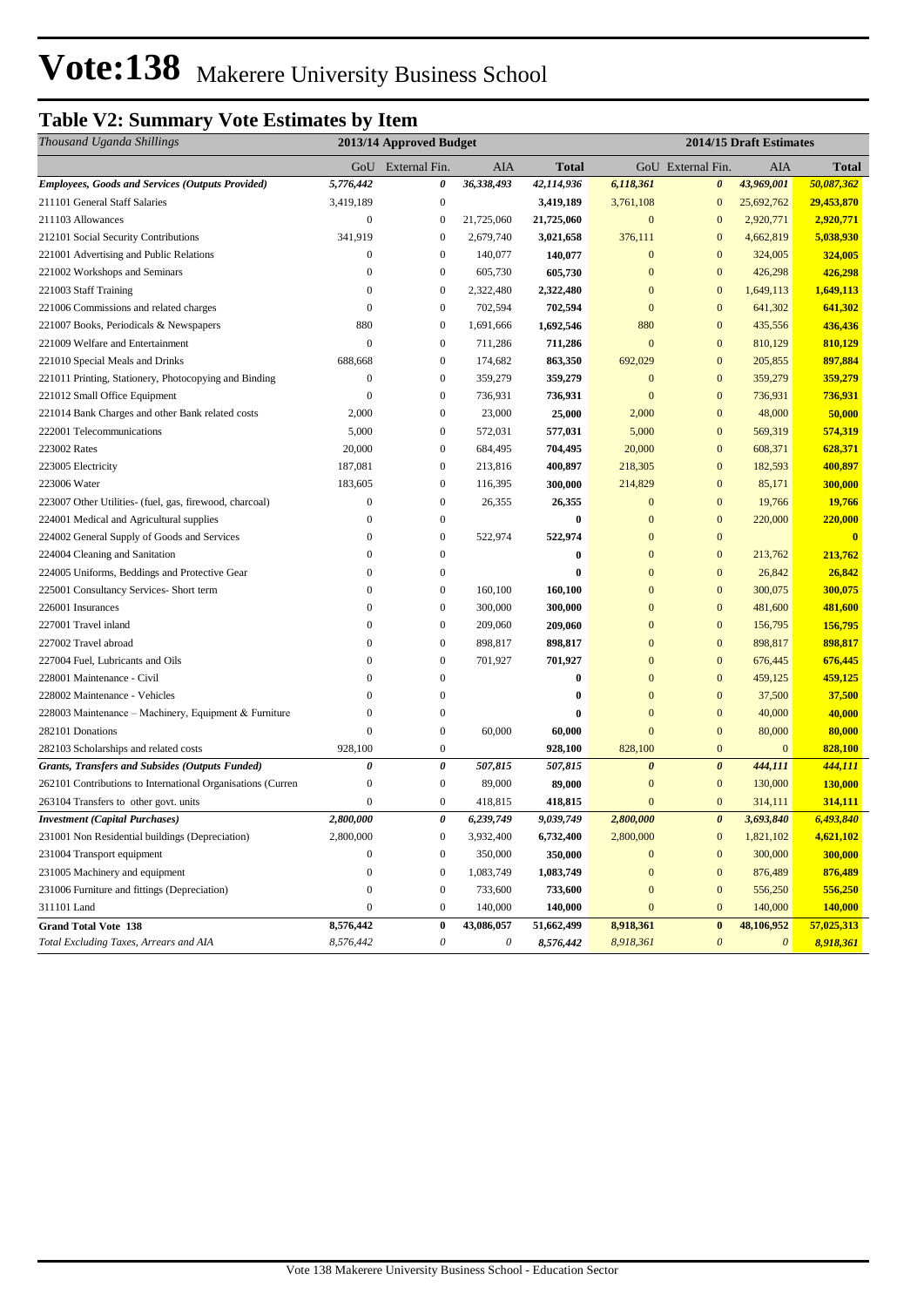# Vote: 138 Makerere University Business School

## **Table V3: Detailed Estimates by Vote Function, Cost Centre, Output and Item**

### *Vote Function 0751 Delivery of Tertiary Education*

#### *Recurrent Budget Estimates*

#### **Programme 01 Administration**

| Thousand Uganda Shillings                                                               |                       | 2013/14 Approved Budget |                      |              | 2014/15 Draft Estimates |                       |                |                         |
|-----------------------------------------------------------------------------------------|-----------------------|-------------------------|----------------------|--------------|-------------------------|-----------------------|----------------|-------------------------|
| <b>Outputs Provided</b>                                                                 | Wage                  | Non-Wage                | AIA                  | <b>Total</b> | Wage                    | Non Wage              | <b>AIA</b>     | <b>Total</b>            |
| Output:075101 Teaching and Training                                                     |                       |                         |                      |              |                         |                       |                |                         |
| 211103 Allowances                                                                       | $\boldsymbol{0}$      | $\boldsymbol{0}$        | $\mathbf{0}$         | 0            | $\mathbf{0}$            | $\mathbf{0}$          | 1,951,544      | 1,951,544               |
| 221001 Advertising and Public Relations                                                 | $\boldsymbol{0}$      | $\boldsymbol{0}$        | $\mathbf{0}$         | $\bf{0}$     | $\mathbf{0}$            | $\boldsymbol{0}$      | 121,765        | 121,765                 |
| 221002 Workshops and Seminars                                                           | $\boldsymbol{0}$      | $\boldsymbol{0}$        | 605,730              | 605,730      | $\mathbf{0}$            | $\mathbf{0}$          | 426,298        | 426,298                 |
| 221003 Staff Training                                                                   | $\boldsymbol{0}$      | $\boldsymbol{0}$        | 2,322,480            | 2,322,480    | $\mathbf{0}$            | $\mathbf{0}$          | 962,363        | 962,363                 |
| 221007 Books, Periodicals & Newspapers                                                  | $\boldsymbol{0}$      | 880                     | 475,560              | 476,440      | $\mathbf{0}$            | 880                   | 356,450        | 357,330                 |
| 224001 Medical and Agricultural supplies                                                | $\boldsymbol{0}$      | $\boldsymbol{0}$        | $\mathbf{0}$         | $\bf{0}$     | $\mathbf{0}$            | $\mathbf{0}$          | 220,000        | 220,000                 |
| 224002 General Supply of Goods and Services                                             | $\boldsymbol{0}$      | $\overline{0}$          | 216,370              | 216,370      | $\mathbf{0}$            | $\mathbf{0}$          | $\mathbf{0}$   | $\overline{\mathbf{0}}$ |
| Total Cost of Output 075101:                                                            | $\boldsymbol{\theta}$ | 880                     | 3,620,140            | 3,621,020    | $\boldsymbol{\theta}$   | 880                   | 4,038,420      | 4,039,300               |
| Output:075102 Research, Consultancy and Publications                                    |                       |                         |                      |              |                         |                       |                |                         |
| 221003 Staff Training                                                                   | $\boldsymbol{0}$      | $\boldsymbol{0}$        | $\mathbf{0}$         | $\bf{0}$     | $\boldsymbol{0}$        | $\mathbf{0}$          | 686,750        | 686,750                 |
| 221007 Books, Periodicals & Newspapers                                                  | $\boldsymbol{0}$      | $\boldsymbol{0}$        | 1,137,000            | 1,137,000    | $\mathbf{0}$            | $\mathbf{0}$          | $\mathbf{0}$   | $\overline{\mathbf{0}}$ |
| Total Cost of Output 075102:                                                            | $\boldsymbol{\theta}$ | 0                       | 1,137,000            | 1,137,000    | $\boldsymbol{\theta}$   | $\boldsymbol{\theta}$ | 686,750        | 686,750                 |
| Output:075104 Students' Welfare                                                         |                       |                         |                      |              |                         |                       |                |                         |
| 221010 Special Meals and Drinks                                                         | $\boldsymbol{0}$      | 688,668                 | 174,682              | 863,350      | $\mathbf{0}$            | 692,029               | 205,855        | 897,884                 |
| 282103 Scholarships and related costs                                                   | $\boldsymbol{0}$      | 928,100                 | $\mathbf{0}$         | 928,100      | $\mathbf{0}$            | 828,100               | $\mathbf{0}$   | 828,100                 |
| Total Cost of Output 075104:                                                            | $\boldsymbol{\theta}$ | 1,616,768               | 174,682              | 1,791,450    | $\boldsymbol{\theta}$   | 1,520,129             | 205,855        | 1,725,984               |
| Output:075105 Administration and Support Services                                       |                       |                         |                      |              |                         |                       |                |                         |
| 211101 General Staff Salaries                                                           | 3,419,189             | $\boldsymbol{0}$        | $\mathbf{0}$         | 3,419,189    | 3,761,108               | $\mathbf{0}$          | 25,692,762     | 29,453,870              |
| 211103 Allowances                                                                       | $\boldsymbol{0}$      |                         | 0 21,725,060         | 21,725,060   | $\boldsymbol{0}$        | $\boldsymbol{0}$      | 969,227        | 969,227                 |
| 212101 Social Security Contributions                                                    | $\boldsymbol{0}$      | 341,919                 | 2,679,740            | 3,021,658    | $\boldsymbol{0}$        | 376,111               | 4,662,819      | 5,038,930               |
| 221001 Advertising and Public Relations                                                 | $\boldsymbol{0}$      | $\boldsymbol{0}$        | 140,077              | 140,077      | $\boldsymbol{0}$        | $\mathbf{0}$          | 202,240        | 202,240                 |
| 221006 Commissions and related charges                                                  | $\boldsymbol{0}$      | $\boldsymbol{0}$        | 702,594              | 702,594      | $\mathbf{0}$            | $\mathbf{0}$          | 641,302        | 641,302                 |
| 221007 Books, Periodicals & Newspapers                                                  | $\boldsymbol{0}$      | $\boldsymbol{0}$        | 79,106               | 79,106       | $\mathbf{0}$            | $\mathbf{0}$          | 79,106         | 79,106                  |
| 221009 Welfare and Entertainment                                                        | $\boldsymbol{0}$      | $\boldsymbol{0}$        | 711,286              | 711,286      | $\mathbf{0}$            | $\mathbf{0}$          | 810,129        | 810,129                 |
| 221011 Printing, Stationery, Photocopying and                                           | $\boldsymbol{0}$      | $\boldsymbol{0}$        | 359,279              | 359,279      | $\mathbf{0}$            | $\mathbf{0}$          | 359,279        | 359,279                 |
| 221012 Small Office Equipment                                                           | $\boldsymbol{0}$      | $\boldsymbol{0}$        | 736,931              | 736,931      | $\mathbf{0}$            | $\mathbf{0}$          | 736,931        | 736,931                 |
| 221014 Bank Charges and other Bank related c                                            | $\boldsymbol{0}$      | 2,000                   | 23,000               | 25,000       | $\boldsymbol{0}$        | 2,000                 | 48,000         | 50,000                  |
| 222001 Telecommunications                                                               | $\boldsymbol{0}$      | 5,000                   | 572,031              | 577,031      | $\boldsymbol{0}$        | 5,000                 | 569,319        | 574,319                 |
| 223002 Rates                                                                            | $\boldsymbol{0}$      | 20,000                  | 684,495              | 704,495      | $\boldsymbol{0}$        | 20,000                | 608,371        | 628,371                 |
| 223005 Electricity                                                                      | $\boldsymbol{0}$      | 187,081                 | 213,816              | 400,897      | $\boldsymbol{0}$        | 218,305               | 182,593        | 400,897                 |
| 223006 Water                                                                            | $\boldsymbol{0}$      | 183,605                 | 116,395              | 300,000      | $\mathbf{0}$            | 214,829               | 85,171         | 300,000                 |
| 223007 Other Utilities- (fuel, gas, firewood, cha                                       | $\boldsymbol{0}$      | $\boldsymbol{0}$        | 26,355               | 26,355       | $\mathbf{0}$            | $\mathbf{0}$          | 19,766         | 19,766                  |
| 224002 General Supply of Goods and Services                                             | $\theta$              | $\boldsymbol{0}$        | 306,604              | 306,604      | $\Omega$                | $\mathbf{0}$          | $\overline{0}$ | $\mathbf{0}$            |
| 224004 Cleaning and Sanitation                                                          | $\mathbf{0}$          | $\boldsymbol{0}$        | $\mathbf{0}$         | $\bf{0}$     | $\theta$                | $\mathbf{0}$          | 213,762        | 213,762                 |
|                                                                                         | $\boldsymbol{0}$      | $\boldsymbol{0}$        | $\boldsymbol{0}$     | $\bf{0}$     | $\mathbf{0}$            | $\mathbf{0}$          | 26,842         | 26,842                  |
| 224005 Uniforms, Beddings and Protective Gea<br>225001 Consultancy Services- Short term | $\theta$              | $\boldsymbol{0}$        | 160,100              | 160,100      | $\Omega$                | $\mathbf{0}$          | 300,075        | 300,075                 |
|                                                                                         | $\mathbf{0}$          | $\boldsymbol{0}$        | 300,000              | 300,000      | $\overline{0}$          | $\mathbf{0}$          |                | 481,600                 |
| 226001 Insurances                                                                       | $\mathbf{0}$          |                         |                      |              |                         |                       | 481,600        |                         |
| 227001 Travel inland                                                                    |                       | $\boldsymbol{0}$        | 209,060              | 209,060      | $\mathbf{0}$            | $\bf{0}$              | 156,795        | 156,795                 |
| 227002 Travel abroad                                                                    | $\mathbf{0}$          | $\boldsymbol{0}$        | 898,817              | 898,817      | $\mathbf{0}$            | $\mathbf{0}$          | 898,817        | 898,817                 |
| 227004 Fuel, Lubricants and Oils                                                        | $\mathbf{0}$          | $\boldsymbol{0}$        | 701,927              | 701,927      | $\mathbf{0}$            | $\mathbf{0}$          | 676,445        | 676,445                 |
| 228001 Maintenance - Civil                                                              | $\mathbf{0}$          | $\boldsymbol{0}$        | $\mathbf{0}$         | $\bf{0}$     | $\mathbf{0}$            | $\mathbf{0}$          | 459,125        | 459,125                 |
| 228002 Maintenance - Vehicles                                                           | $\Omega$              | $\mathbf{0}$            | $\mathbf{0}$         | $\bf{0}$     | $\overline{0}$          | $\bf{0}$              | 37,500         | 37,500                  |
| 228003 Maintenance - Machinery, Equipment                                               | $\mathbf{0}$          | $\boldsymbol{0}$        | $\mathbf{0}$         | $\bf{0}$     | $\mathbf{0}$            | $\mathbf{0}$          | 40,000         | 40,000                  |
| 282101 Donations                                                                        | $\boldsymbol{0}$      | $\boldsymbol{0}$        | 60,000               | 60,000       | $\mathbf{0}$            | $\mathbf{0}$          | 80,000         | 80,000                  |
| Total Cost of Output 075105:                                                            | 3,419,189             |                         | 739,605 31,406,672   | 35,565,466   | 3,761,108               | 836,244               | 39,037,976     | 43,635,328              |
| <b>Total Cost of Outputs Provided</b>                                                   | 3,419,189             |                         | 2,357,253 36,338,493 | 42,114,936   | 3,761,108               | 2,357,253             | 43,969,001     | 50,087,362              |
| <b>Outputs Funded</b>                                                                   | Wage                  | Non-Wage                | AIA                  | <b>Total</b> | Wage                    | Non Wage              | AIA            | <b>Total</b>            |
| Output:075151 Guild Services                                                            |                       |                         |                      |              |                         |                       |                |                         |
| 263104 Transfers to other govt. units                                                   | $\boldsymbol{0}$      | $\overline{0}$          | 418,815              | 418,815      | $\mathbf{0}$            | $\mathbf{0}$          | 314,111        | 314,111                 |
| contribution to Guild & Sports; Chaplains & Mullah                                      | $\theta$              | $\theta$                |                      | 0            | 0                       | $\boldsymbol{\theta}$ | 255,251        | 255,251                 |
| o/w Career Guidance activities                                                          | $\theta$              | $\theta$                |                      | 0            | $\theta$                | $\boldsymbol{\theta}$ | 58,860         | 58,860                  |
| Total Cost of Output 075151:                                                            | 0                     | 0                       | 418,815              | 418,815      | $\boldsymbol{\theta}$   | $\boldsymbol{\theta}$ | 314,111        | 314,111                 |